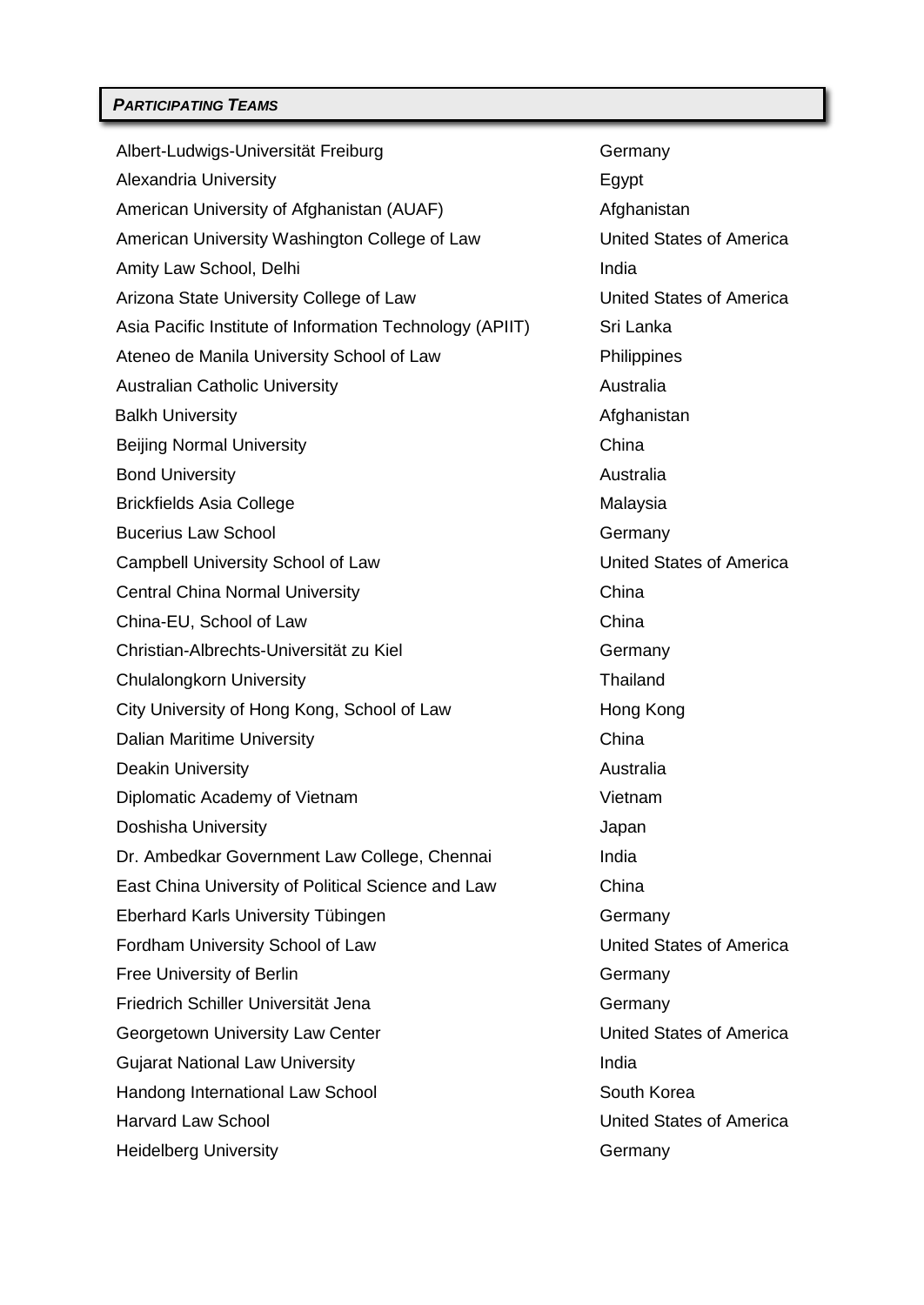| Heinrich-Heine Universität Düsseldorf                   | Germany                         |
|---------------------------------------------------------|---------------------------------|
| <b>Herat University</b>                                 | Afganistan                      |
| Hidayatullah National Law University, Raipur            | India                           |
| <b>Hofstra University</b>                               | <b>United States of America</b> |
| <b>Hokkaido University</b>                              | Japan                           |
| Humboldt-Universität zu Berlin                          | Germany                         |
| <b>IDAI - Cairo University</b>                          | Egypt                           |
| ILS Law College, Pune                                   | India                           |
| Institute of Law Nirma University                       | India                           |
| Instituto Tecnológico Autónomo de México                | Mexico                          |
| Kathmandu School of Law (Purbanchal University)         | Nepal                           |
| Kobe University School of Law                           | Japan                           |
| La Trobe University                                     | Australia                       |
| Leibniz University of Hannover                          | Germany                         |
| Loyola Law School, Los Angeles                          | <b>United States of America</b> |
| Loyola University Chicago School of Law                 | <b>United States of America</b> |
| Ludwig-Maximilians-Universität München                  | Germany                         |
| <b>Monash University</b>                                | Australia                       |
| Nagoya University                                       | Japan                           |
| <b>NALSAR University of Law</b>                         | India                           |
| National Chiao Tung University School of Law            | Taiwan                          |
| National Law Institute University, Bhopal               | India                           |
| National Law School of India University                 | India                           |
| National Law University, Odisha                         | India                           |
| National Law University, Delhi                          | India                           |
| National Law University, Jodhpur                        | India                           |
| National Research University Higher School of Economics | Russia                          |
| National Taipei University, Department of Law           | Taiwan                          |
| <b>National Taiwan University</b>                       | Taiwan                          |
| National University of Management                       | Cambodia                        |
| National University of Singapore                        | Singapore                       |
| NMIMS Kirit P. Mehta School of Law                      | India                           |
| North China University of Science and Technology        | China                           |
| Northwest University of Political Science and Law       | China                           |
| O.P. Jindal Global University                           | India                           |
| <b>Peking University</b>                                | China                           |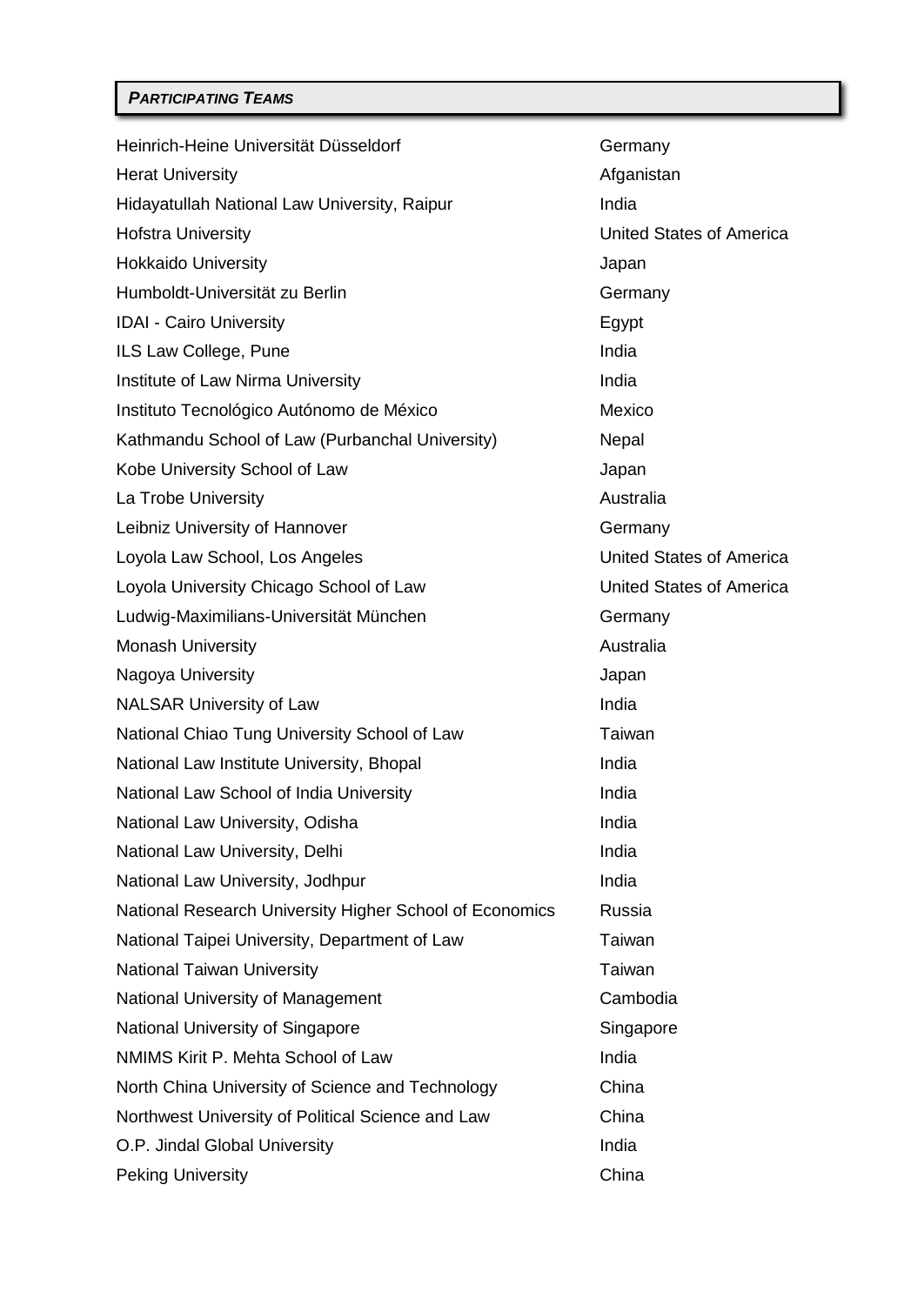| Peking University School of Transnational Law                 | China                           |
|---------------------------------------------------------------|---------------------------------|
| Pepperdine University School of Law                           | United States of America        |
| Pontifical Catholic University of Sao Paulo                   | <b>Brazil</b>                   |
| Renmin University of China                                    | China                           |
| <b>RMIT University</b>                                        | Australia                       |
| <b>Robert Gordon University</b>                               | <b>United Kingdom</b>           |
| Royal Institute of Colombo                                    | Sri Lanka                       |
| Royal University of Law and Economics                         | Cambodia                        |
| <b>Ruhr-University Bochum</b>                                 | Germany                         |
| Seinan Gakuin University                                      | Japan                           |
| <b>Seoul National University</b>                              | South Korea                     |
| Shanghai Lixin University of Accounting and Finance (Legalin) | China                           |
| Shanghai University of Finance and Economics                  | China                           |
| Shenzhen University School of Law                             | China                           |
| Sichuan International Studies University (Legalin)            | China                           |
| Singapore Management University                               | Singapore                       |
| South China Normal University                                 | China                           |
| Sri Lanka Law College                                         | Sri Lanka                       |
| Symbiosis Law School, Pune                                    | India                           |
| Tamil Nadu National Law School                                | India                           |
| Thammasat University, Bangkok, Faculty of Law                 | Thailand                        |
| The Chinese University of Hong Kong                           | Hong Kong                       |
| The George Washington University Law School                   | <b>United States of America</b> |
| The John Marshall Law School                                  | United States of America        |
| The West Bengal National University of Juridical Sciences     | India                           |
| Tsinghua University                                           | China                           |
| <b>Tulane University Law School</b>                           | United States of America        |
| Unipê - University Center of João Pessoa                      | <b>Brazil</b>                   |
| Universidad Nacional Autónoma de México (UNAM)                | Mexico                          |
| Universidad Panamericana, Guadalajara                         | Mexico                          |
| Universitas Gadjah Mada                                       | Indonesia                       |
| Universitas Katolik Parahyangan                               | Indonesia                       |
| Universitas Padjadjaran                                       | Indonesia                       |
| Universitas Sebelas Maret                                     | Indonesia                       |
| Université Versailles Saint Quentin en Yvelines               | France                          |
| University College London                                     | <b>United Kingdom</b>           |